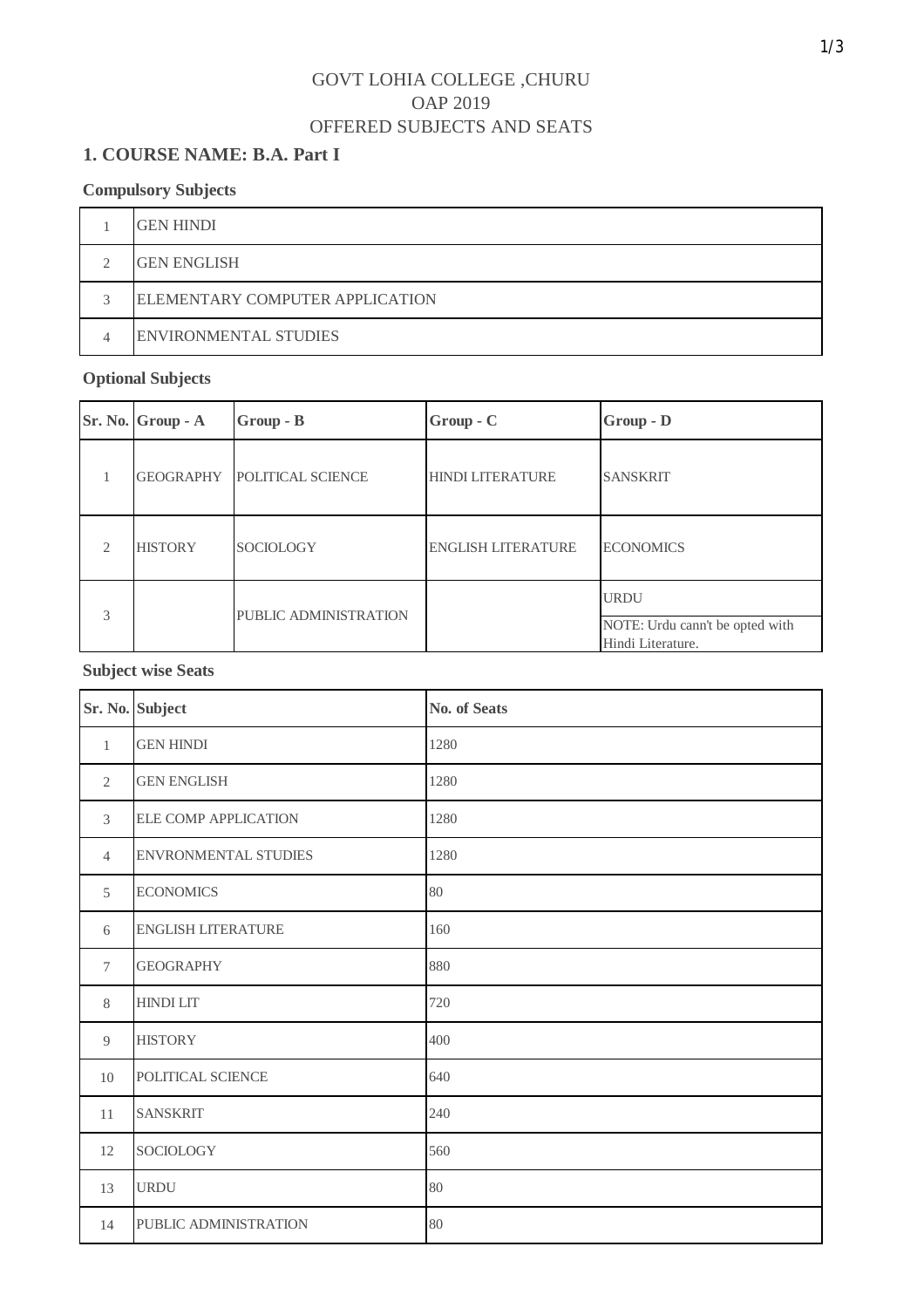### **2. COURSE NAME: B.Com. Part I**

### **Compulsory Subjects**

|   | <b>GEN HINDI</b>                |  |
|---|---------------------------------|--|
| ◠ | <b>GEN ENGLISH</b>              |  |
| 3 | ELEMENTARY COMPUTER APPLICATION |  |
| 4 | <b>ENVIRONMENTAL STUDIES</b>    |  |

### **Optional Subjects**

|               | <b>FOR NON-COMMERCE STUDENTS ONLY</b> |                   |             |  |  |
|---------------|---------------------------------------|-------------------|-------------|--|--|
|               | <b>BOOK-KEEPING AND ACCOUNTANCY</b>   |                   |             |  |  |
| $\mathcal{L}$ | <b>BANKING AND BUSINESS STUDIES</b>   |                   |             |  |  |
|               | <b>FOR ALL COMMERCE STUDENTS</b>      |                   |             |  |  |
|               | Sr. No. Group - A                     | Group - B         | $Group - C$ |  |  |
|               | A.B.S.T.                              | <b>BUS .ADMN.</b> | E.A.F.M     |  |  |

#### **Subject wise Seats**

|                | Sr. No. Subject                  | <b>No. of Seats</b>                     |
|----------------|----------------------------------|-----------------------------------------|
| $\mathbf{1}$   | <b>GEN HINDI</b>                 | 480                                     |
| $\overline{2}$ | <b>GEN ENGLISH</b>               | 480                                     |
| 3              | <b>ELE COMP APPLICATION</b>      | 480                                     |
| $\overline{4}$ | <b>ENVRONMENTAL STUDIES</b>      | 480                                     |
| 5              | FOR NON- COMMERCE STUDENTS ONLY: |                                         |
|                | 1. BOOK-KEEPING AND ACCOUNTANCY  | DEPENDS UPON AVAILABILTIY OF APPLICANTS |
|                | 2. BUSINESS MANAGEMENT           | DEPENDS UPON AVAILABILTIY OF APPLICANTS |
| 6              | A.B.S.T.                         | 480                                     |
| $\tau$         | E.A.F.M.                         | 480                                     |
| 8              | <b>BUS ADMN</b>                  | 480                                     |